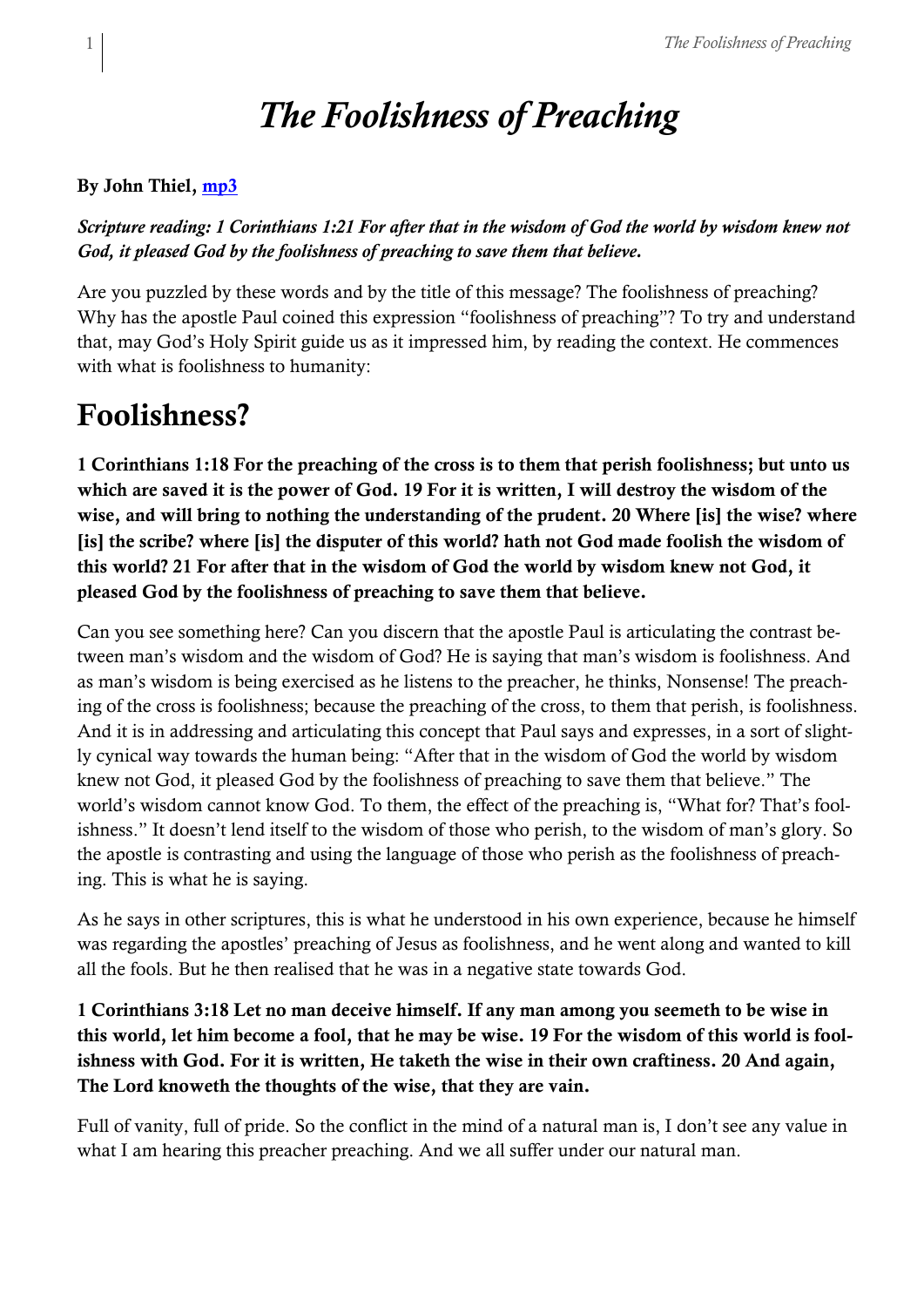## Suffering Under the Natural Man

### 1 Corinthians 2:14 But the natural man receiveth not the things of the Spirit of God: for they are foolishness unto him: neither can he know [them], because they are spiritually discerned.

There it is. The natural man, who is wise in his own estimation, looks upon the things of the Spirit of God as foolishness. The things of God he cannot know, because the wisdom of God is way above the wisdom of men. And as we hear the preaching of the wisdom of God, the natural man says, Pffoa, what I am hearing is ridiculous. Because he can't discern the spirituality that is in the message.

### 1 Corinthians 2:12 Now we have received, not the spirit of the world, but the spirit which is of God; that we might know the things that are freely given to us of God. 13 Which things also we speak, not in the words which man's wisdom teacheth, but which the Holy Ghost teacheth; comparing spiritual things with spiritual.

He is talking to the believers here. The preacher of the gospel of Jesus Christ is not preaching the wisdom that comes from the natural man; and as we are listening to the preacher, who is speaking *not in words which man's wisdom teacheth, but which the Holy Ghost teacheth, comparing spiritual things with spiritual*, the natural man listening to that is looking upon it as comical, maybe—foolish. He thinks, I'd rather see it from my perspective, thank you. That's the natural man speaking. So in the eyes of the natural man in us, to be saved by preaching is foolishness. But that's what it said, wasn't it? That by the foolishness of preaching we are to be saved. The wisdom of God and the pleasure of God by the foolishness of preaching, is for those that are going to be saved. So there is something that I have to do with my natural man as I hear. I need to come under the Spirit's influence to hear aright.

# Sitting in Judgment on the Preaching

The following statement pictures what happens to the natural man after he hears the sermon, the preaching of the gospel:

But the word of the Lord is not to be judged by a human standard. It will be seen that those whose minds have the mold of earthliness, those who have a limited Christian experience and know but little of the things of God, are the ones who have the least respect for God's servants and the least reverence for the message He bids them bear. They listen to a searching discourse and go to their homes prepared to sit in judgment on it, and the impression disappears from their minds like the morning dew before the sun. {5T 301.1}

Meditate on what this is saying. Are you struggling with the natural man inside of you? And you fall into the trap of going home and contemplating what you have heard, and you think, Hmm, the delivery wasn't perfect; it was a bit long…", etc., and off you go, and the next minute, the impression that the sermon was meant to give is just gone like dew and I've forgotten about it. That is because of the natural man; this is how he does it. This is the description.

For us to benefit from the preaching, we need the Holy Spirit; we need spiritual discernment. We need to be spiritually-minded. So in this hour, as we sit at the feet of Jesus, let us open our mind to the Spirit and find from Him the benefit of preaching.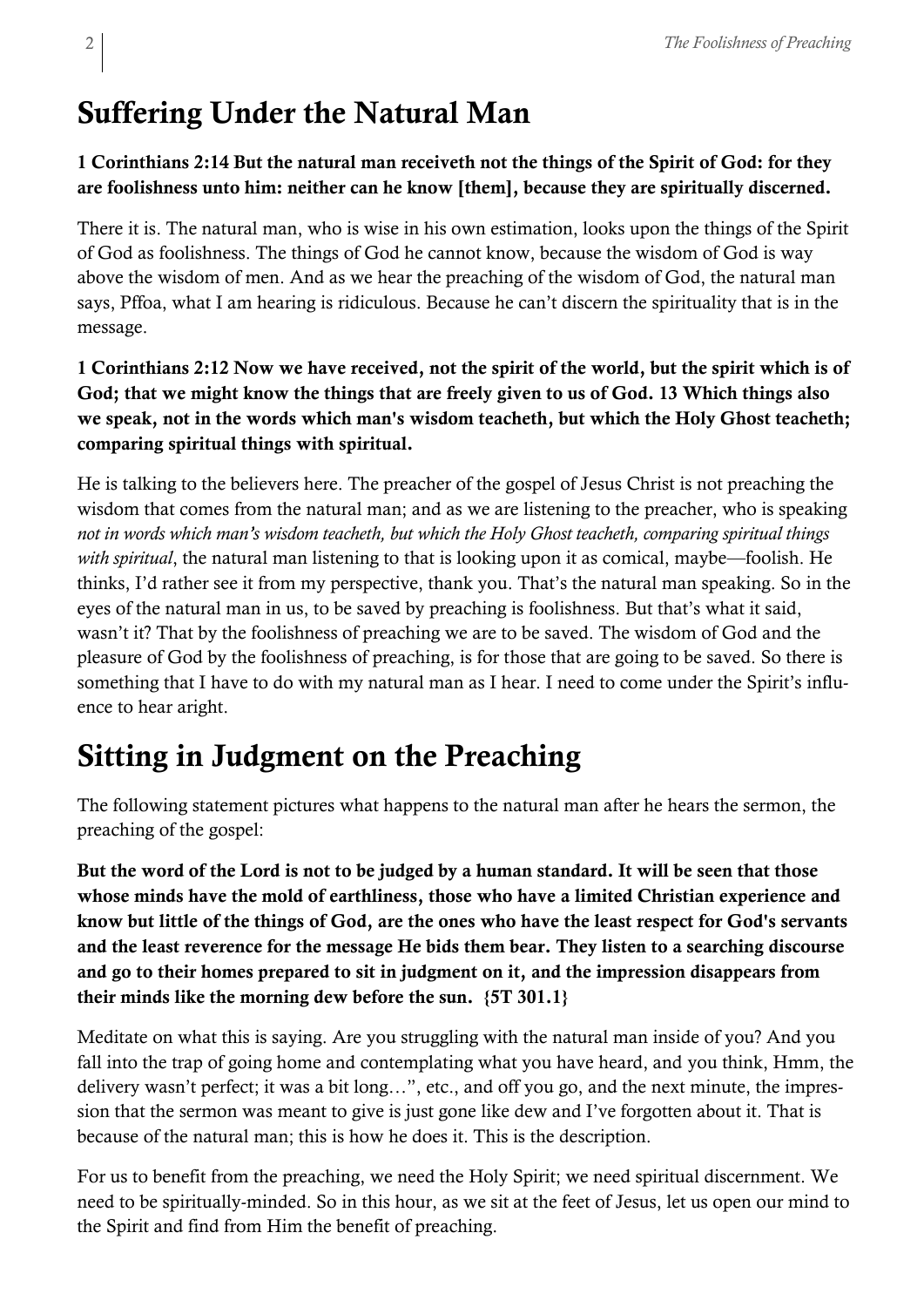# Faith?

Do you have a strong faith? Is your faith strong? Did you understand the words of this hymn? Do you see the desire expressed here?

*O for a faith that will not shrink, Though pressed by many a foe;*

As you are pressed by the foe—by your flesh, by the world, by the devil—do you shrink?

*And that will not tremble at the brink of poverty or woe;*

If poverty comes across your path, do you tremble? Or if woe comes across you, do you start trembling? Where is your faith, according to this?

*That will not murmur or complain Beneath the chastening rod,*

As you are going through the grief and the pain of the chastening that the Lord permits to happen to you, do you murmur and complain? Do I have faith? Because faith will not murmur or complain.

*But in the hour of grief or pain can lean upon its God.*

Can you do that? Do you have that kind of faith?

*A faith that shines more bright and clear When tempests rage without; That when in danger knows no fear, In darkness feels no doubt.*

When I sing this hymn, I think, Oh oh, that's not me. I fear in darkness; I doubt in darkness. O Lord, do I need a faith

> *That bears unmoved the world's dread frown, Nor heeds its scornful smile; That sin's wild ocean cannot drown, Nor its soft arts beguile.*

Are you overwhelmed with the waves of sin that drown you? Have you fallen for a few little soft arts? Faith conquers all that. So I am asking you the question, How do you feel after singing that hymn? Do you need faith? I need this faith. And how am I going to get it? Because we sung it there, Lord, give me such a faith as this. Now He is going to give it to you right now. Are you waiting for something special to happen? for the Lord just suddenly to touch you with faith? How are you going to get it? To have such a faith… How are you going to procure it?

# How Will You Get Faith?

### Romans 10:17 So then faith [cometh] by hearing, and hearing by the word of God.

Faith comes by preaching, as you hear the preaching and you hear the word of God.

Through His holy Word, through His providences, and through messages sent to you by His servants, Jesus is daily saying to you, "Behold, I stand at the door, and knock: if any man hear my voice, and open the door, I will come in to him, and will sup with him, and he with me." {SD 238.4}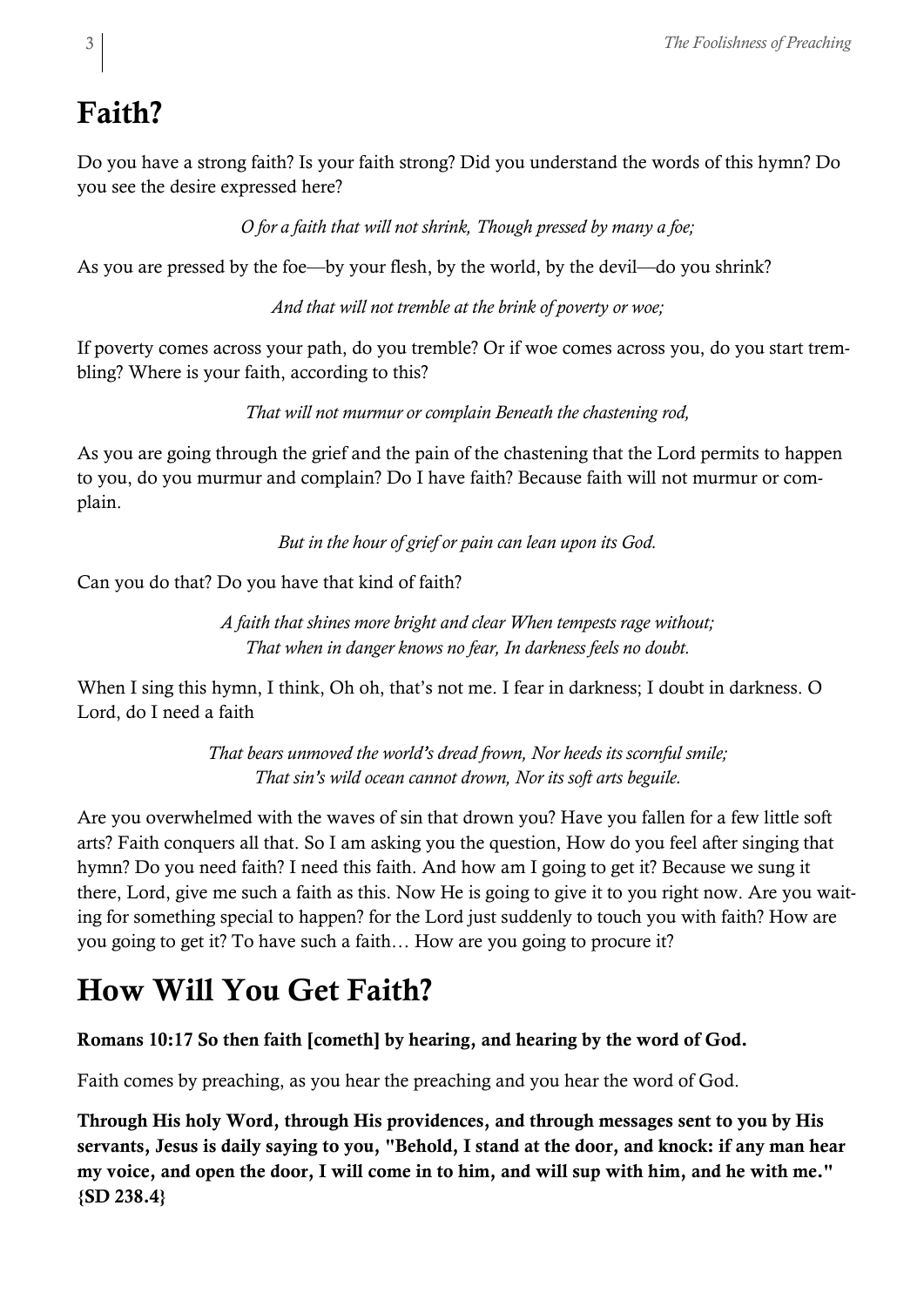As I am hearing the word of God by the servants of God, Jesus is knocking, Jesus is there. As we sung in the hymn: *Sitting at the feet of Jesus*, in the sermon, in the preaching. So as this scripture says, *Faith cometh by hearing, and hearing by the word of God*—by the word of God, by providence, and by the preaching of the word.

#### Romans 10:13 For whosoever shall call upon the name of the Lord shall be saved.

This is the background of "faith cometh by hearing". That's a wonderful promise, isn't it? But follow carefully:

Romans 10:14 How then shall they call on him in whom they have not believed? and how shall they believe in him of whom they have not heard? and how shall they hear without a preacher? 15 And how shall they preach, except they be sent? as it is written, How beautiful are the feet of them that preach the gospel of peace, and bring glad tidings of good things! 16 But they have not all obeyed the gospel. For Esaias saith, Lord, who hath believed our report? 17 So then faith [cometh] by hearing, and hearing by the word of God.

You see, we've been preaching; but they regard the preaching as foolishness. Who has responded to this? he asks. So Apostle Paul is saying plainly here that the people who cry out for faith, the people who want to be saved, need to hear the preacher. So for the Lord to give me faith, and for me to be perfected, is to hear the preaching. This is what is written.

But I hear someone say, We don't need a preacher; I can obtain it myself by my own Bible study. Have you heard that? I've heard it many times. That's the natural man speaking. Let us hear what the Holy Spirit says:

### Activity of the Preacher

#### Ecclesiastes 12:10 The preacher sought to find out acceptable words:

How am I going to preach? he says; I need acceptable words.

### Ecclesiastes 12:10 …and [that which was] written [was] upright, [even] words of truth. 11 The words of the wise [are] as goads, and as nails fastened [by] the masters of assemblies, [which] are given from one shepherd.

What is this saying? The preacher was looking for acceptable words. Where did he find them? In that which was written. That which is written in the Scriptures are the words of the wise; those who have been moved upon by the Holy Spirit have written the Scriptures. And now, what does the preacher do? He is identified here as the master of assemblies. As the people are assembled to hear the word, he is looking for the right words, and he takes it from what has been written beforehand. The words of the wise, as they are written there, are as nails and goads fastened by whom? By the preacher—*by the masters of assemblies*. And these are all given from one Shepherd, Jesus.

So according to this scripture, under the guidance of the Holy Spirit, what is the answer here? The preacher is to place the written words of the Bible in a right place. We often hear the expression, That was just like a nail in the right place. He is to take the words of God and put them in the right place. This is what the preacher does. Many times, people who study the Bible for themselves without the preacher, put their own interpretation on it to suit their own personal opinion. This is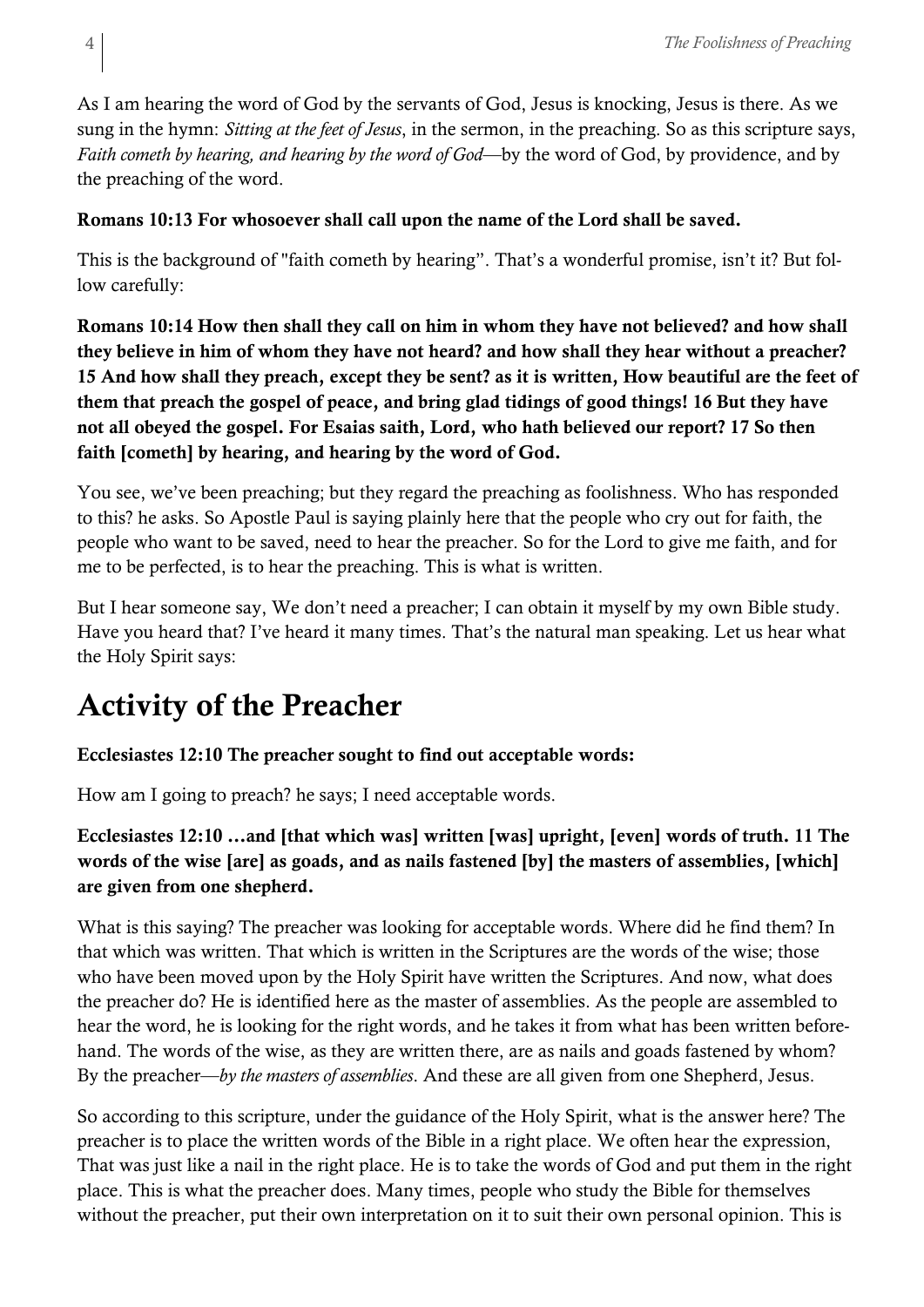how we often read the Bible. But the preacher is meant to present and to place the nail in the right place from God's word.

Apostle Paul is speaking to the preacher here; he is writing to Timothy, who is an ordained minister, and he says:

### 2 Timothy 2:15 Study to show thyself approved unto God, a workman that needeth not to be ashamed, rightly dividing the word of truth.

What is the preacher to do? To preach so that he is approved of God, *a workman that needeth not to be ashamed* because he is doing what with the word? *Rightly dividing the word of truth*—putting the nail in the right place. This is what God calls upon the preacher to do. We read the Bible alone for our own wellbeing, to suit our own way of living, and the preacher is put aside, and we think we have the truth. And this is what the problem is in today's society of Christianity. There are so many individual preachers who preach according to what suits the people. But the true preacher that God approves of, puts the word together in the right way—rightly dividing the word.

## Pastors According to God's Heart

Indeed, we are living in these times in which there are so many saying, Here is the Lord, here is the truth, here is what the Lord wants you to hear. We are living in such a time where we are confused by what we are hearing. This is what is happening; so many people have said it to me. "You say this, and they say that, and these say this…" We are living in dreadful times. But in these dreadful times, God provides something. In these terrible times in which Christianity has been so twisted and turned, God is looking upon them and saying, Oh, you have really spoiled yourself here.

### Jeremiah 3:14 Turn, O backsliding children, saith the LORD; for I am married unto you: and I will take you one of a city, and two of a family, and I will bring you to Zion: 15 And I will give you pastors according to mine heart, which shall feed you with knowledge and understanding.

What has God promised in this terrible confusing time, in which the natural man will look upon the preaching of the pure word and say, That's foolishness; I've got a better message to preach? This is the harsh reality of our time. But God says, Turn to me, and I am going to give you pastors who are approved of God, and who rightly divide the word of truth. This is what He promises to those few, "one of a city, and two of a family". Here you get that little, little flock, so small, scattered in different places. God says, I am going to give you pastors *according to Mine heart*, who will rightly divide the word and will put it in a secure place in your mind, a nail in the right place.

Let us now turn to the Spirit of Prophecy to illuminate our mind as to the importance of this kind of preaching that God approves of.

### The Sermon: God's Appointed Means of Grace

We are never to forget that Christ teaches through His servants. There may be conversions without the instrumentality of a sermon. {5T 300.3}

There may be. That's what people say, Oh, I don't need the sermon; God can help me without the sermon.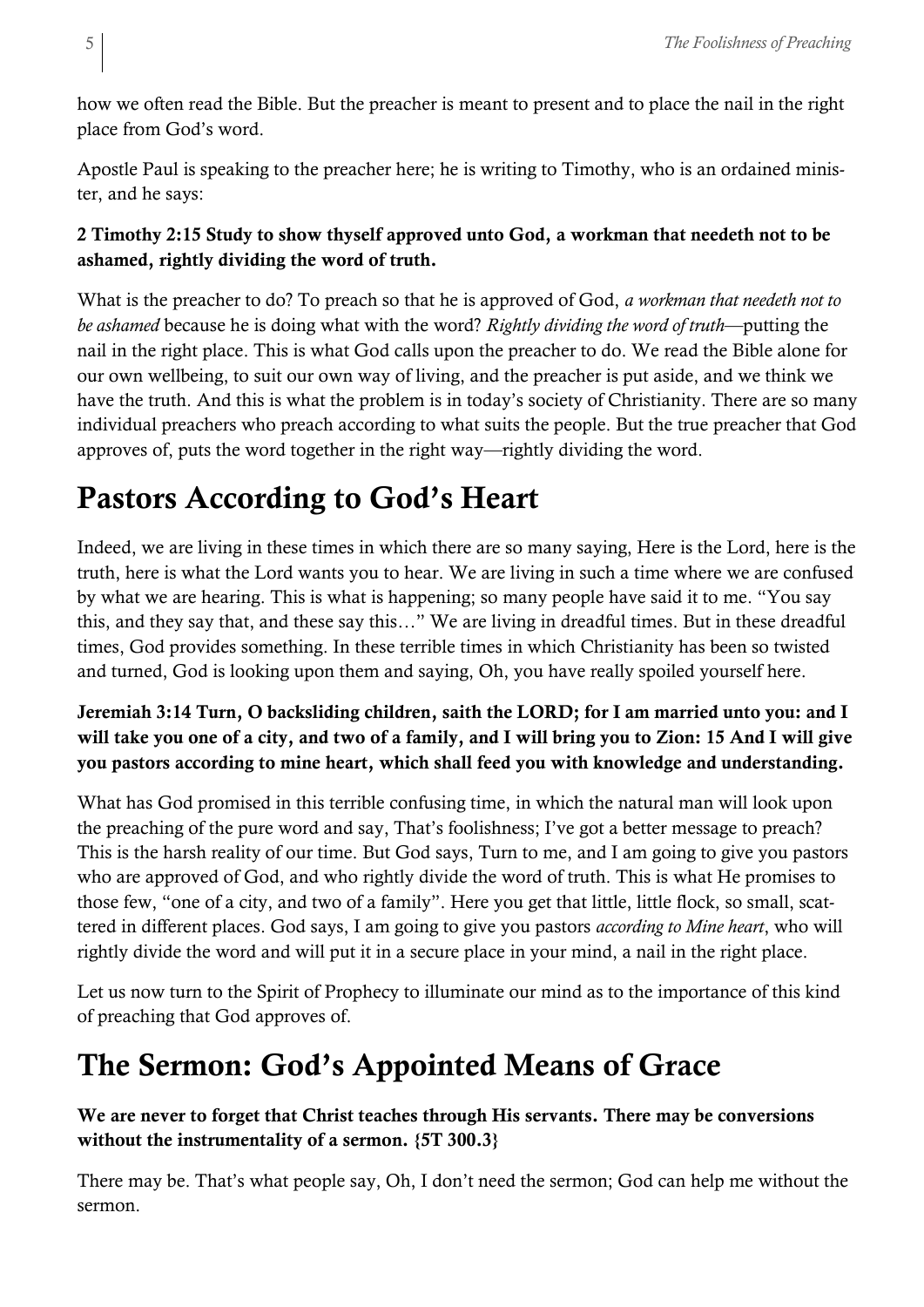There may be conversions without the instrumentality of a sermon. Where persons are so situated that they are deprived of every means of grace, they are wrought upon by the Spirit of God and convinced of the truth through reading the word; but God's appointed means of saving souls is through "the foolishness of preaching." {*Ibid.*}

What is God's appointed means? The foolishness of preaching. If there are people who are going to be saved who cannot have access to that preaching, then the Holy Spirit and the angels step in to help that individual. But if there is a preacher according to God's approval, of which He spoke when He said He would give pastors according to His heart, then those people who refuse to listen to the preacher that God sends, are not going to be helped by the Holy Spirit. This is what we are reading here.

#### Where persons are so situated that they are deprived of every means of grace, {*Ibid.*}

This is one of the means of grace, the preacher.

…they are wrought upon by the Spirit of God and convinced of the truth through reading the word; but God's appointed means of saving souls is through "the foolishness of preaching." {*Ibid.*}

Now comes the continuation:

#### Though human, and compassed with the frailties of humanity, men are God's messengers; and the dear Saviour is grieved when so little is effected by their labors. {*Ibid.*}

God's appointed way of labouring for us is through the preachers; and Jesus *is grieved* that so little is achieved by that. Amazing, isn't it? He is grieved.

### Every minister who goes out into the great harvest field should magnify his office. He should not only seek to bring men to the knowledge of the truth, {*Ibid.*}

What else is he to do, after he has brought the truth to them and people accept the truth through his ministry?

### …but he should labor, as did Paul, "warning every man, and teaching every man in all wisdom," that he may "present every man perfect in Christ Jesus." {*Ibid.*}

That's the work of the preacher. As Sister White writes, After you have preached the sermon, your work has only just begun, because now you are to continue to labour for the souls that are under your care. Maybe I need to confess here that I have not been perfect in that. I used to do this work very astutely, but now in the time in which we are living, my labour for souls, to present them perfect in Christ Jesus, is being judged as "you are leaning on John Thiel"; and I have sort of pulled back a little bit, in an attempt to stop them from saying that. So I preach from the pulpit, and then it's up to the individuals. But according to what I have just read here, the minister is to continue to work on after he has given the preaching, *that he may "present every man perfect in Christ Jesus,"* through the proclamation of the word. So there we have the Testimony of Jesus on the subject, the Spirit of Prophecy illuminating the importance of this.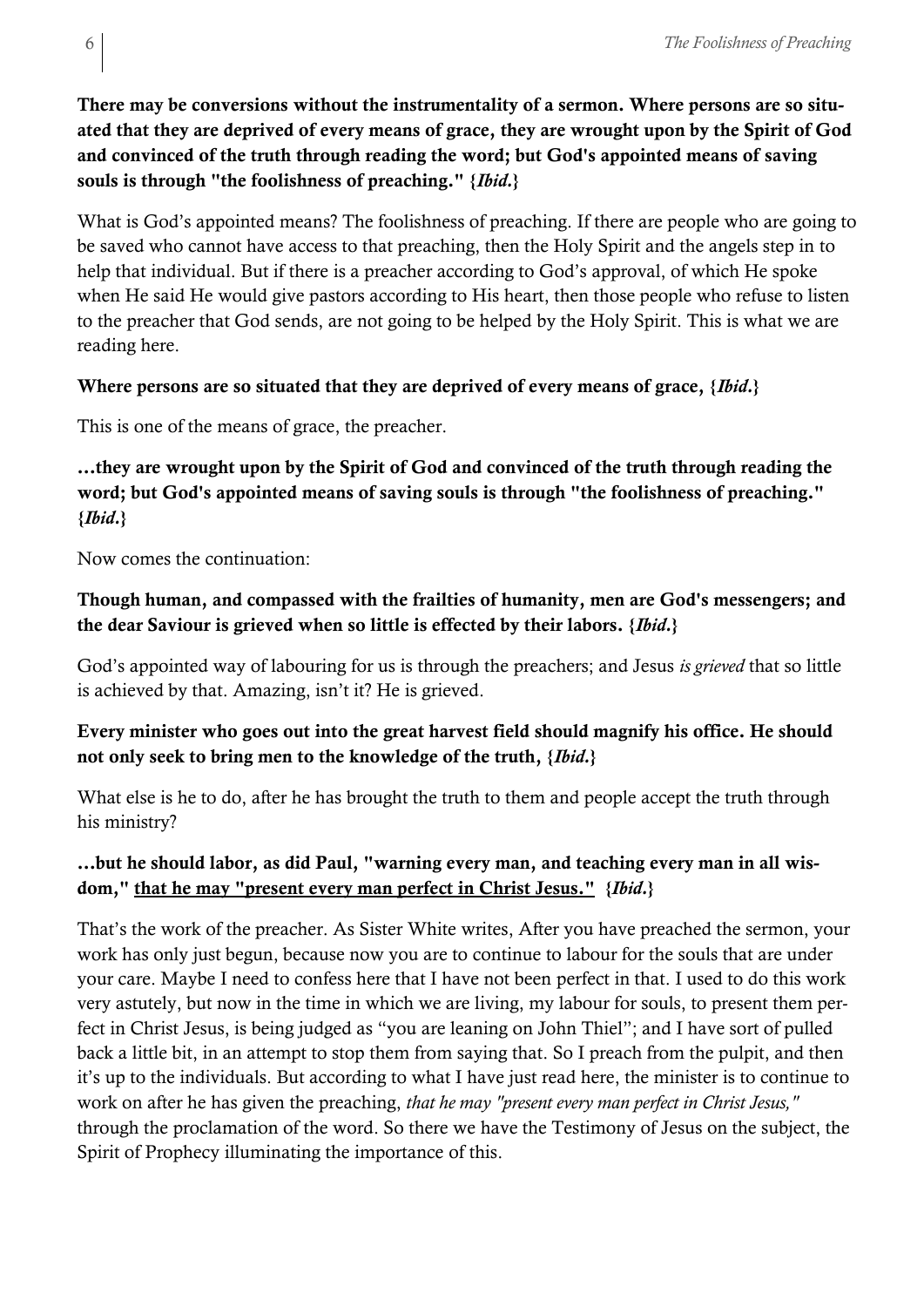## Looking Beyond the Instrument

As we read, *God's appointed means of saving souls is through "the foolishness of preaching"*. Although you are looking at an instrument, and you are looking and listening to a human being, *though human, and compassed with the frailties of humanity, men are God's messengers*. Look beyond the human frailty, because the person is speaking as a mouthpiece from the Lord—*God's appointed means*.

Here we read about this appointed means of God:

The apostle Paul tells us, "After that in the wisdom of God the world by wisdom knew not God, it pleased God by the foolishness of preaching to save them that believe" (1 Corinthians 1:21). This was the carrying out of God's plan for the conviction and conversion of men, who are constantly tempted to magnify their own powers. {2SM 371.2}

This is the natural man; he is struggling with his own assessment of what the preacher is preaching, and he regards his preaching as foolishness. But this was the carrying out *of God's plan*. O to pick up what is written here. It is for us to be saved by means of grace that God has placed into position the foolishness of preaching.

I have stated before them that, from what was shown me, but a small number of those now professing to believe the truth would eventually be saved--not because they could not be saved, but because they would not be saved in God's own appointed way. {2T 445.2}

All of us can be saved. Not a single person needs to be lost. But why are so few people saved? Because they regard the preaching as foolishness. But the preaching of the truth in these last days is God's appointed way; it is the means of grace.

God might write the messages of truth upon the firmament of the heavens as easily as he placed the stars in their position. He might proclaim the truth and let it shine to the world through angel visitors, but this is not the way he ordained. He delegated power to his disciples to carry the light which he would communicate to them, to all parts of the world. Through his ambassadors God graciously infuses light to the understanding and warmth to the souls of those who acknowledge the message he sends, bearing light to those in darkness. {ST, January 8, 1880 par. 5}

He bears light to those in darkness.

# You Have Issues with Fallen Man Preaching?

God does not select angels who have never fallen, but fallen man… {ST, January 8, 1880 par. 7}

Have you ever had problems accepting the preaching because you know the man has fallen? But

God does not select angels who have never fallen, but fallen man who has felt the redeeming power of the grace of Christ sanctifying his own life, and the bright beams of truth warming his own heart. As they have been in peril themselves, they are acquainted with the dangers and difficulties of others, and the way to reach others in like peril. {*Ibid.*}

I know this to be the truth in my own experience; because as I meet my brothers and sisters and friends, and I see their struggles, I can identify, because I have suffered under the same. So as God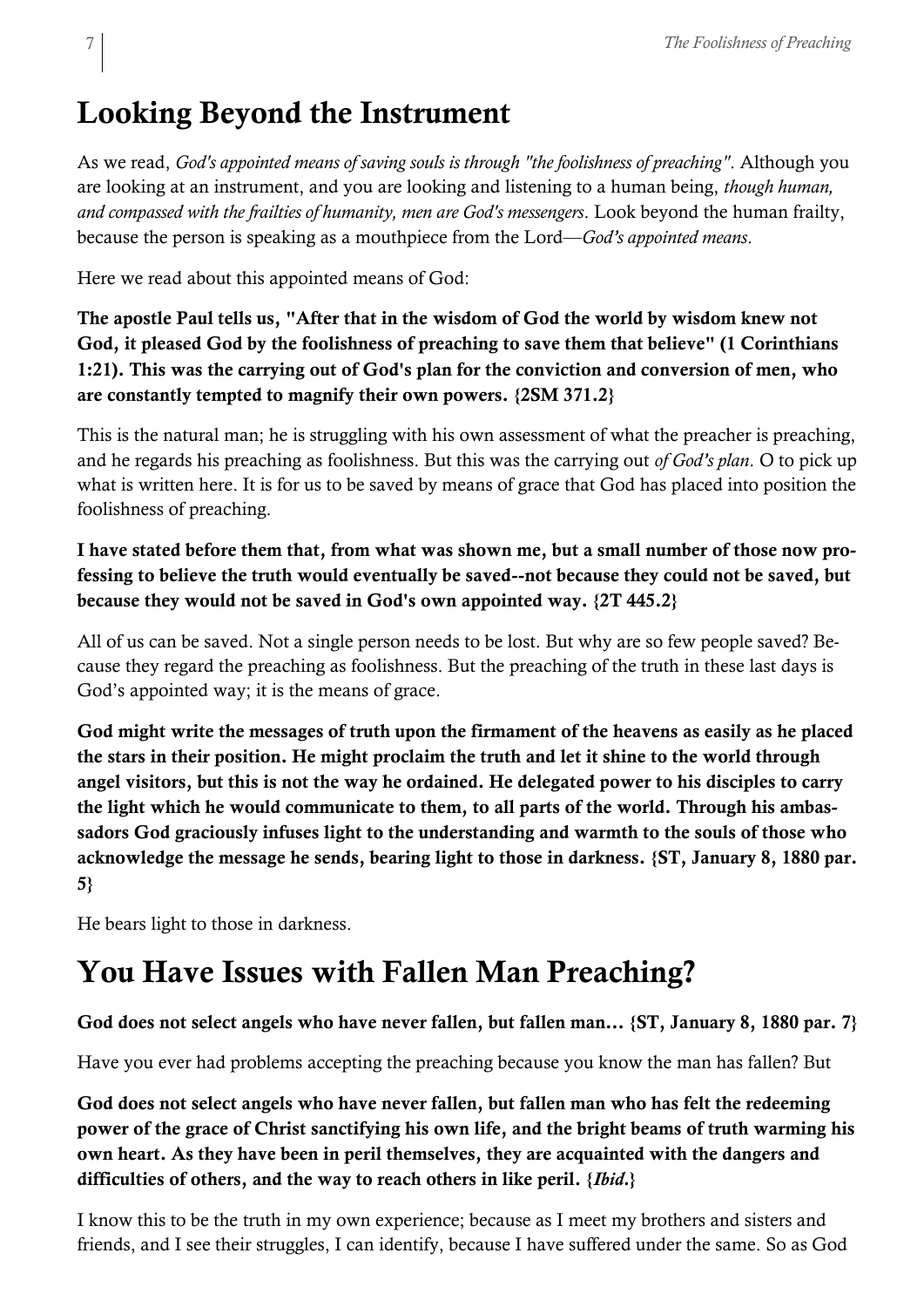has given me the answers, I am then able to give the answers to those who are struggling, because I have struggled and I have gained the victory through His mercy and grace that I have gained from His word, because I have listened. I have listened to other preachers, and I have discerned, Here is the true preacher, and here is one in error; this is why I believe the pioneers, because I listen to them.

Sister White writes: "Every minister who goes out into the great harvest field should magnify his office." It's the *office*, not the man. God has given the office; the man is only an instrument. But he should magnify that office. And this is what I am sharing with you here.

### Humanity Touching Humanity

God has chosen to work through humanity to reach humanity. To understand that properly, remember that statement that I often quote:

The sacrifice of Christ as an atonement for sin is the great truth around which all other truths cluster. In order to be rightly understood and appreciated, every truth in the Word of God, from Genesis to Revelation, must be studied in the light that streams from the cross of Calvary. {Ev 190.1}

To understand it, we also read the following words of Jesus; He was speaking to the disciples after the resurrection:

### John 20:21 Then said Jesus to them again, Peace [be] unto you: as [my] Father hath sent me, even so send I you.

Jesus was sent from heaven as a man, the man Christ Jesus. And now He says, I have been sent as a man among humanity; and now I am sending you, men, to do the work that I was sent to do. Let us examine this powerful communication. Now Jesus sends human being who have received Jesus, so that they might impart to others, so that these might in turn receive, by the foolishness of preaching.

As the Father had sent Him into the world, so, He declares, "have I also sent them into the world." John 17:18. As Christ is the channel for the revelation of the Father, so we are to be the channel for the revelation of Christ. While our Saviour is the great source of illumination, forget not, O Christian, that He is revealed through humanity. God's blessings are bestowed through human instrumentality. Christ Himself came to the world as the Son of man. Humanity, united to the divine nature, must touch humanity. {MB 40.2}

Humanity, Jesus, combined with the divine nature, will help us. He actually went through an experience like ours. Humanity touching my humanity. This is God's sending of Jesus to help us.

Christ Himself came to the world as the Son of man. Humanity, united to the divine nature, must touch humanity. The church of Christ, every individual disciple of the Master, is heaven's appointed channel for the revelation of God to men. {*Ibid.*}

There is the story of Jesus that makes this whole thing meaningful.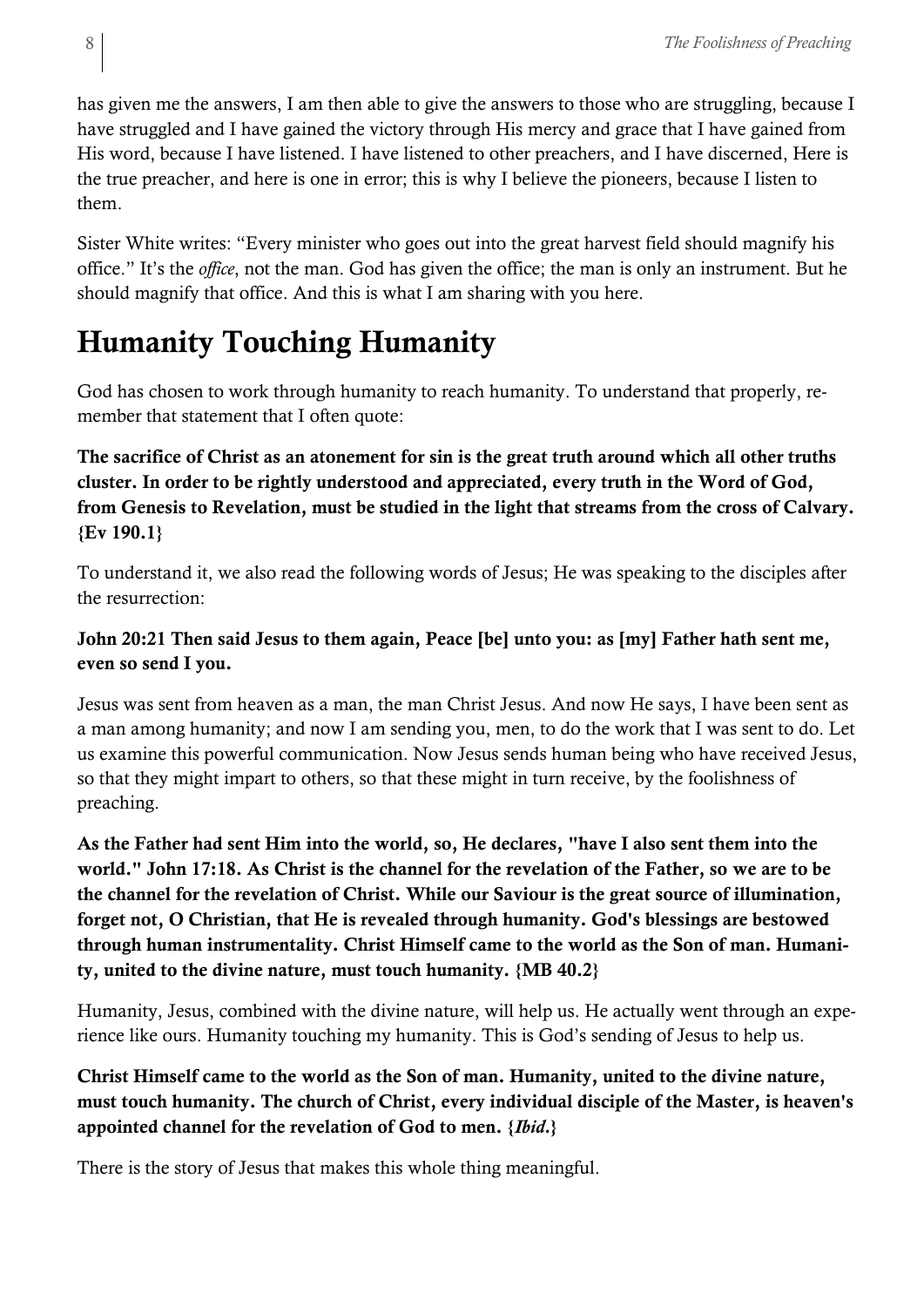# *God's Helping Hand*

In God's great plan for the redemption of a lost race, He has placed Himself under the necessity of using human agencies as His helping hand. He must have a helping hand, in order to reach humanity. {4BC 1151.4}

God needs humanity to help humanity. A helping hand.

He must have the cooperation of those who will be active, quick to see opportunities, quick to discern what must be done for their fellow men (NL No. 23, p. 1). {*Ibid.*}

The more I read the more the scales fall from my eyes, and I hope it is happening to you too.

When Jesus had ended His instruction to the disciples, He gathered the little band close about Him, and kneeling in the midst of them, and laying His hands upon their heads, He offered a prayer dedicating them to His sacred work. Thus the Lord's disciples were ordained to the gospel ministry. {DA 296.3}

As His representatives among men, Christ does not choose angels who have never fallen, but human beings, men of like passions with those they seek to save. {DA 296.4}

This is why we have the story of Peter; he forsook his Lord. He had a passion that caused him to fail.

Christ took upon Himself humanity, that He might reach humanity. Divinity needed humanity; for it required both the divine and the human to bring salvation to the world. {*Ibid.*}

To bring salvation, by the foolishness of preaching. There it is.

Divinity needed humanity, that humanity might afford a channel of communication between God and man. So with the servants and messengers of Christ. Man needs a power outside of and beyond himself, to restore him to the likeness of God, and enable him to do the work of God; but this does not make the human agency unessential. Humanity lays hold upon divine power, Christ dwells in the heart by faith; and through co-operation with the divine, the power of man becomes efficient for good. {*Ibid.*}

It's all spelled out for us here. We have no reason to let our natural man come and spoil the appointed method by which God wants to reach us and, not only lead us to the truth, but present us perfect through the foolishness of preaching.

# Honouring God's Appointed Method to Save

So it is my prayer that God would keep us tuned to His design, and so that we may honour His method of preaching to bring us along to that final condition which is expressed here:

"It pleased God by the foolishness of preaching to save them that believe." The servants of Christ are not only to be instruments through the preaching of Jesus to lead men to repentance, but they are to continue their watchcare and interest by keeping before the people, by precept and example, the Lord and Saviour Jesus Christ. They are to sanctify themselves that their hearers also may be sanctified. Thus all will grow in godliness, going on from grace to grace,